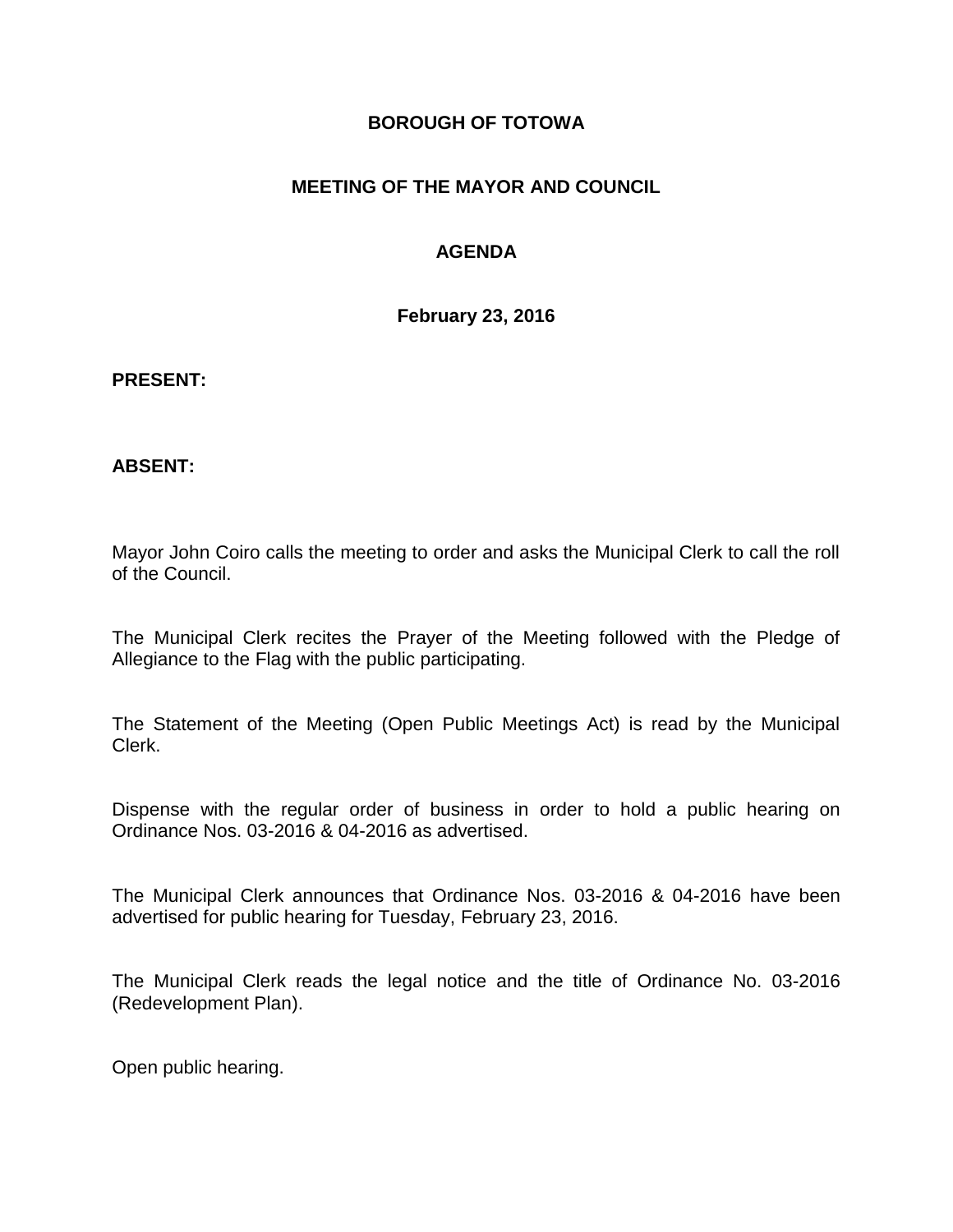Mayor Coiro asks if any citizens wish to be heard on Ordinance No. 03-2016.

# **CITIZENS HEARD:**

Close public hearing.

The Municipal Clerk reads Ordinance No. 03-2016 by title.

Adopt Ordinance No. 03-2016.

The Municipal Clerk reads the legal notice and the title of Ordinance No. 04-2016 (Water Capital).

Open public hearing.

Mayor Coiro asks if any citizens wish to be heard on Ordinance No. 04-2016.

### **CITIZENS HEARD:**

Close public hearing.

The Municipal Clerk reads Ordinance No. 04-2016 by title.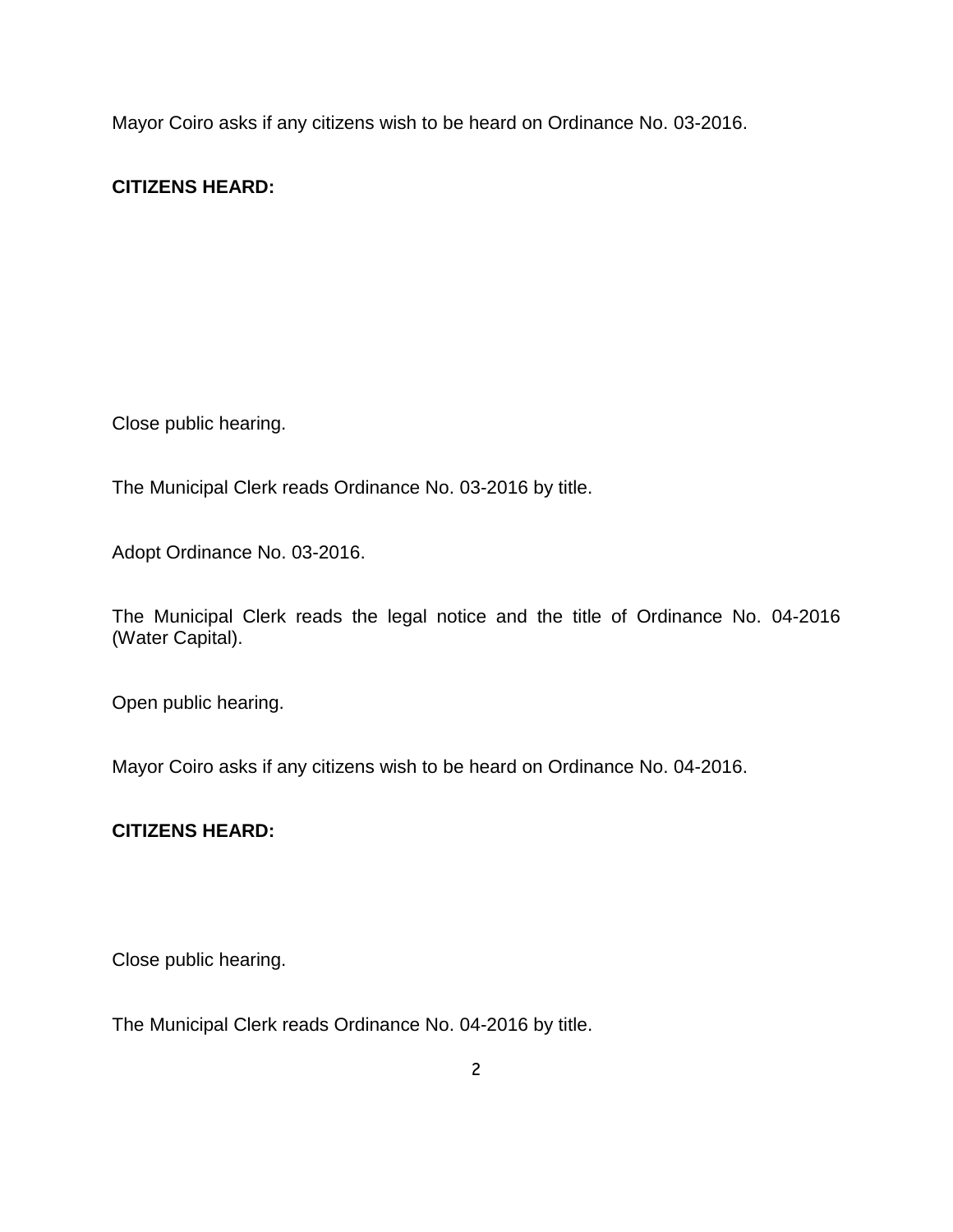Adopt Ordinance No. 04-2016.

Revert to the regular order of business.

Report from Members of the Council, Municipal Clerk and Municipal Attorney.

**CITIZENS HEARD:**

Minutes of the Mayor and Council for the meeting of February 9, 2016.

# **COMMITTEE ON FINANCE: PICARELLI, D'ANGELO, FONTANELLA.**

Resolution No. 2016-05 for the payment of bills.

Resolution authorizing the Treasurer to issue refunds to various property owners pursuant to State Tax Court judgments.

Resolution authorizing the Treasurer to issue refunds to various property owners due to overpayment of 1<sup>st</sup> Quarter 2016 taxes.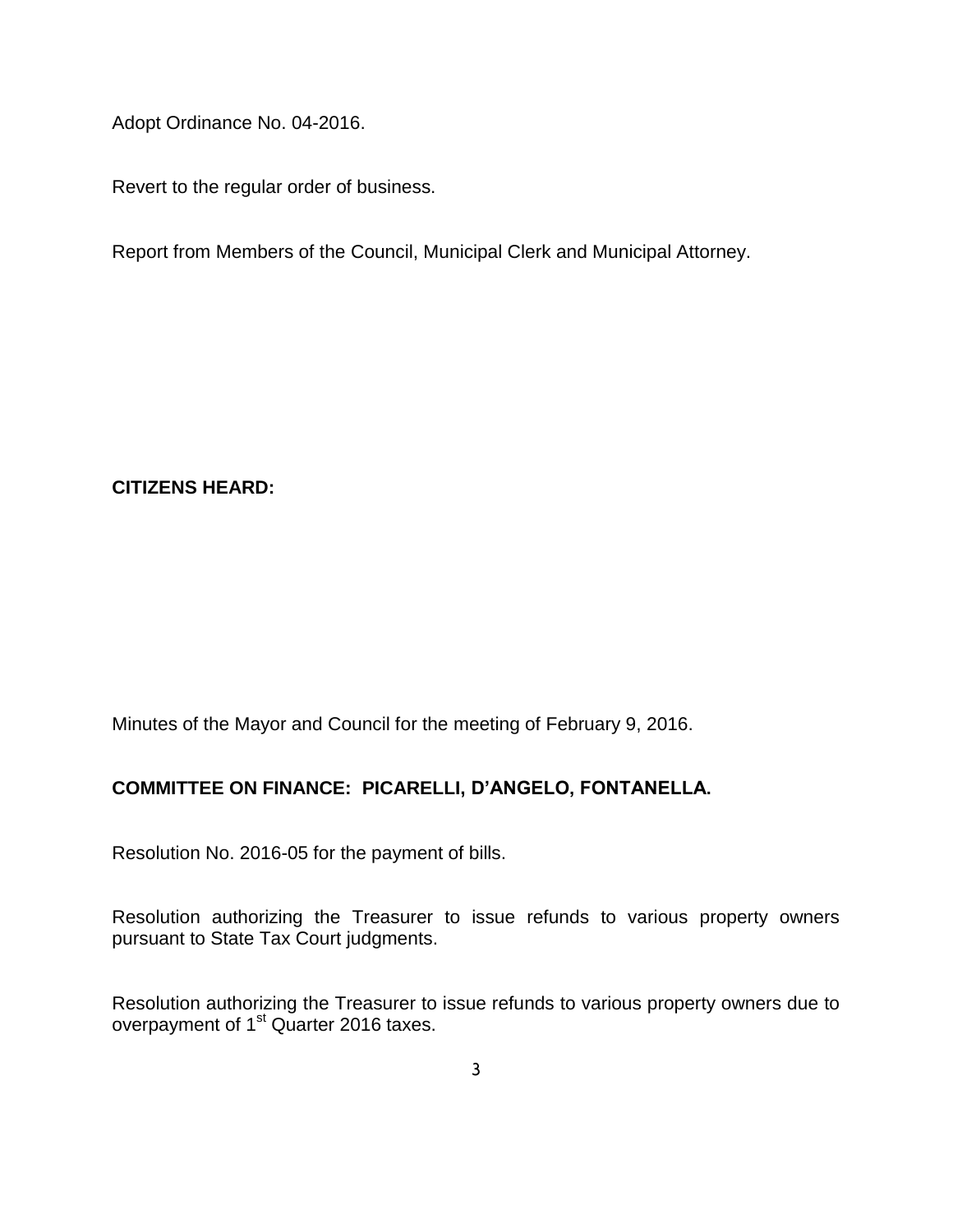Resolution authorizing the Tax Collector to adjust the taxes for Kenneth Samra, 50 Duffus Avenue, Block 131, Lot 11 pursuant to a 100% Exemption for a 100% Permanent and Total Disability due to a wartime service connected disability.

Resolution authorizing the Tax Collector to adjust the taxes for Wilfred Grotz, 83 Dewey Avenue, Block 115, Lot 30 pursuant to a 100% Exemption for a 100% Permanent and Total Disability due to a wartime service connected disability.

Resolution Appointing A Fund Commissioner For The Garden State Municipal Joint Insurance Fund.

# **COMMITTEE ON PUBLIC SAFETY: PUGLISE, FONTANELLA, BUCHER.**

Recommendation of the Committee to appoint a Probationary Patrol Officer to the Borough of Totowa Police Department.

Appointment by the Mayor.

Confirm the appointment.

Fireman's applications, the purchase of fireman's equipment and authorize fireman's physicals for Jarrett A. Lopez and Syed R. Sherazi for Riverview Park Fire Company No. 3.

Letter from Fire Rescue Co. No. 4 requesting permission to take Engine 973, Truck 1 and Rescue 4 out of the Borough for a department drill to be held at the Bergenfield Fire Training Center on March 20, 2016.

### **COMMITTEE ON PUBLIC WORKS: D'ANGELO, PUGLISE, ANDRIANI.**

Resolution Authorizing Professional Engineering Services For The Repair Of A Water Main.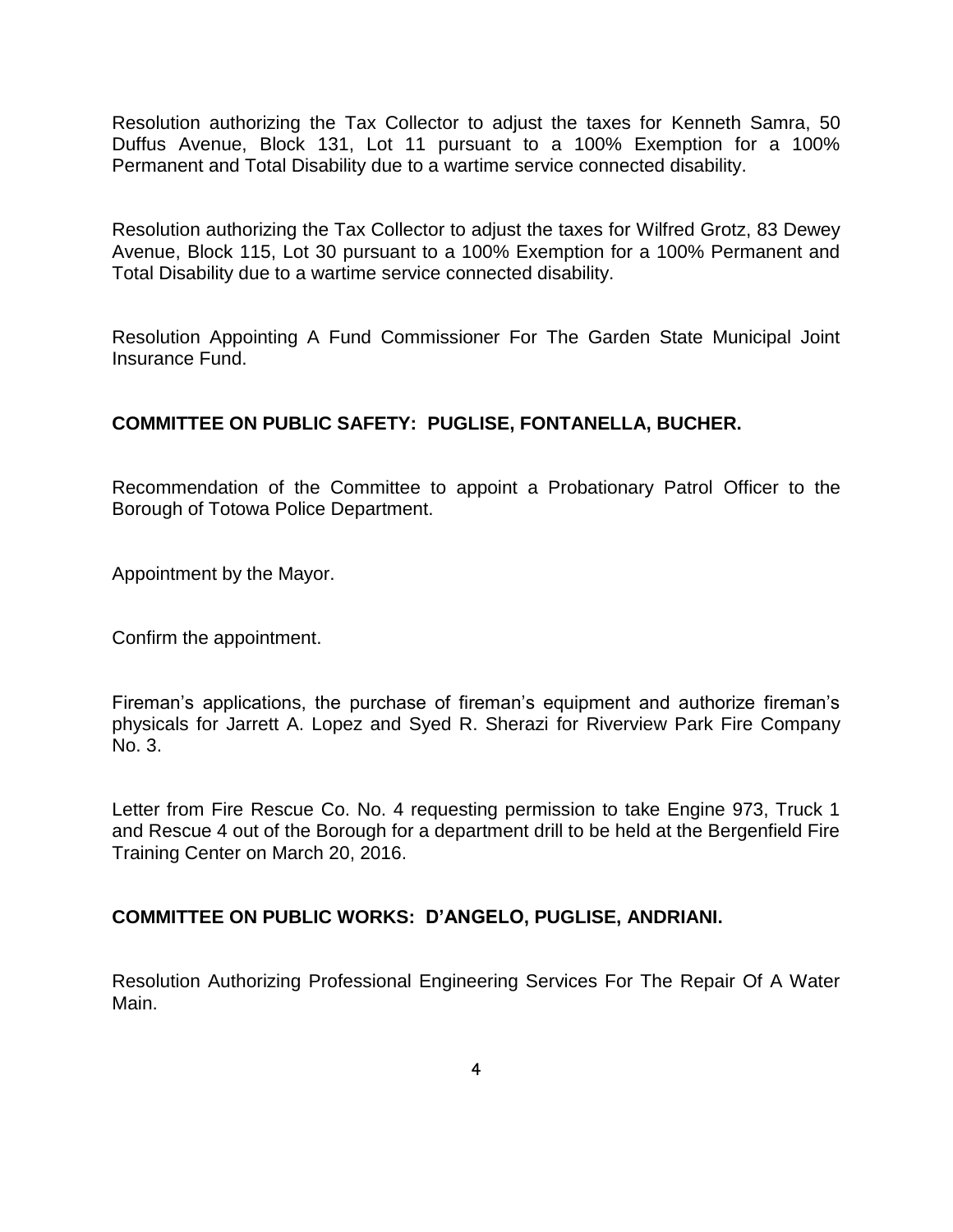Authorize the Borough Clerk and Borough Attorney to prepare the specifications and advertise for the receipt of bids for the demolition of 23 Norwood Terrace through the Passaic County CDBG-DR Program.

### **COMMITTEE ON ENG. & PUB. PROPERTY: FONTANELLA, ANDRIANI, D'ANGELO.**

Accept the bids for the Sanitary Sewer Main Rehabilitation – Phase IV.

Recommendation of the Engineer and resolution to award the contract/reject the bids for the Sanitary Sewer Main Rehabilitation – Phase IV.

Resolution Authorizing The Leasing Of Real Property And Amending The Reservation Of Rights For A Portion Of The Property Identified As Lot 2, Block 170.02 In The Borough Of Totowa.

Resolution Authorizing The Borough Of Totowa To Enter Into An Interlocal Agreement With The Township Of Wayne For Property Located At 100 Bullens Avenue, Block 9, Lot 34.26 To Connect Into Wayne's Sanitary Sewer System.

Letter from Murph's Tavern inviting the Mayor and Council to their annual celebration in honor of St. Patrick's Day on Friday, March 11, 2016, Saturday, March 12, 2016 and Sunday, March 13, 2016 (5:00 p.m.—1:00 a.m.) and Thursday, March 17, 2016 (3:00 p.m.—2:00 a.m.) and requesting permission to have Rosengren Avenue closed from Totowa Road to Union Boulevard on those dates and times.

Street Closing Authorized By The Mayor.

### **COMMITTEE ON LIAISON & INSPECTION: ANDRIANI, BUCHER, PICARELLI.**

Resolution Authorizing The Municipal Planner To Conduct An Area In Need Of Rehabilitation Study For The Lower Borough And Prepare A Redevelopment Plan.